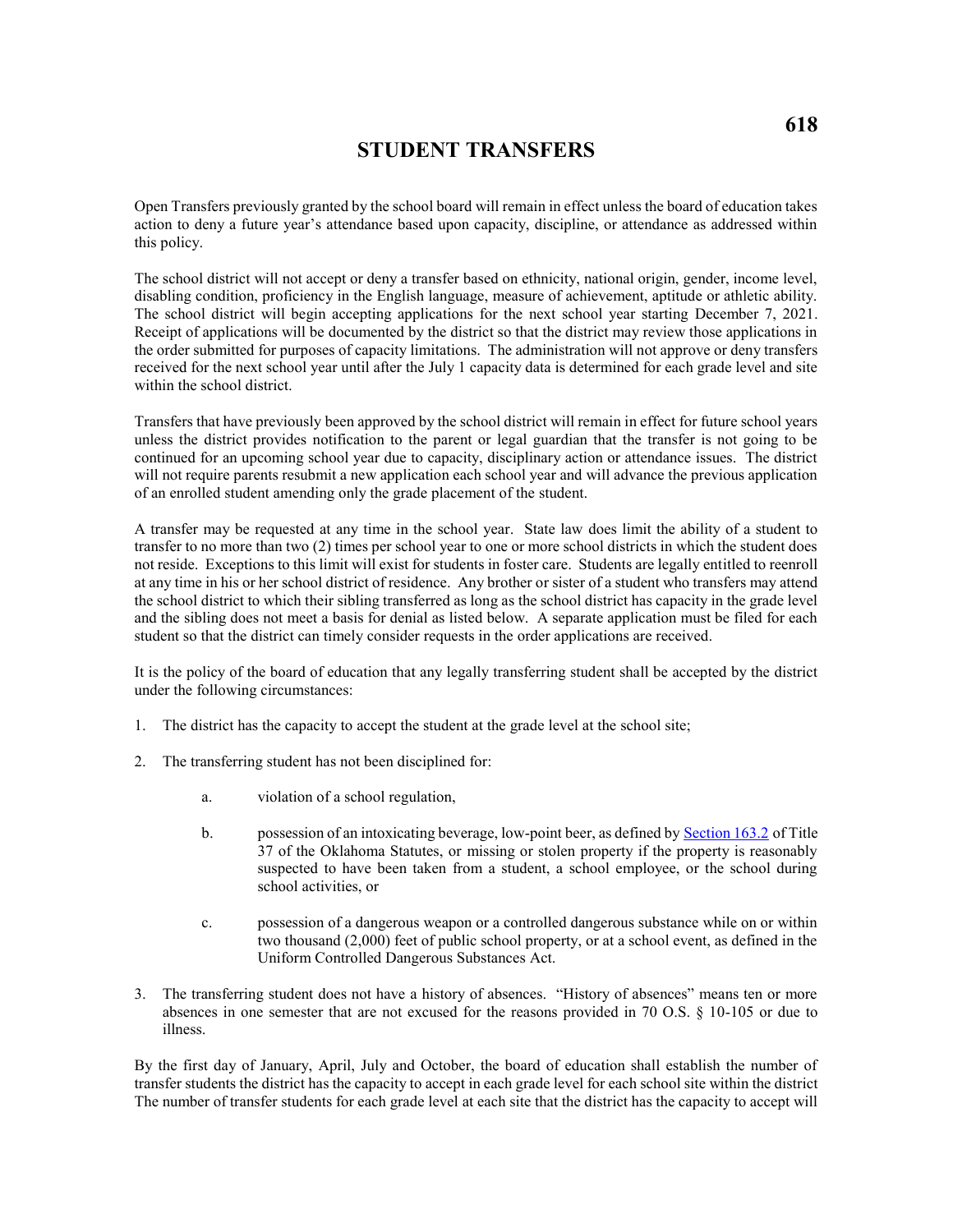## **TRANSFER POLICY (Cont.)**

be posted in a prominent place on the school district's website. The district shall report to the State Department of Education the number of transfer students for each grade level for each school site which the district has the capacity to accept.

In making the decision to determine capacity, the board of education shall review class size limits specified in 70 O.S. § 18-113.1 and multiply those limits times the number of classroom teachers employed by the school district at each grade level. If classroom space is not sufficient to accommodate that number of students due to a classroom being disproportionately sized, the district's capacity numbers will reflect a lesser amount based upon that classroom size.

A student shall be allowed to transfer to a district in which the parent or legal guardian of the student is employed as a teacher as per 70 O.S. § 8-113.

The school district shall enroll transfer students in the order in which they submit their applications. If the number of student transfer applications exceeds the capacity of the district, the district shall select transfer students in the order in which the district received the application. Students who are the dependent children of a member of the active uniformed military services of the United States on full-time active-duty status and students who are the dependent children of the military reserve on active duty orders shall be eligible for admission to the school district regardless of capacity of the district. Students shall be eligible for military transfer if:

- 1. At least one parent of the student has a Department of Defense issued identification card; and
- 2. At least one parent can provide evidence that he or she will be on active-duty status or active-duty orders, meaning the parent will be temporarily transferred in compliance with official orders to another location in support of combat, contingency operation or a national disaster requiring the use of orders for more than thirty (30) consecutive days.

If accepted, a student transfer is granted for the existing school year and may continue to attend in future years. At the end of the school year, the district may deny continued transfer of the student due to capacity or for disciplinary reasons or a history of absences.

If a transfer request is denied by the administration, the parent or legal guardian of the student may appeal the denial within ten (10) days of notification of denial to the board of education. The board of education shall consider the appeal at its next regularly scheduled board meeting if notice is provided prior to the statutory deadline for posting the agenda for the meeting. If notice is after the deadline for posting, the board may consider the appeal at a special meeting of the board of education.

Appeal process: During the appeal, the board will review the action of the administration to make sure that the district policy was followed with regard to the denial of the transfer. The board of education will meet in an executive session to review the educational records of the student. If the policy was not followed, the board of education shall vote to overturn the denial and the transfer will be granted. This will be a paper appeal and will include the written documentation utilized by the school district as well as a written response from the parent or legal guardian which explains why the policy was not followed.

If the board of education votes to uphold the denial of the transfer, the parent or legal guardian may appeal the denial within ten (10) days of the notification of the appeal denial to the State Board of Education. The parent or legal guardian shall submit to the State Board of Education and to the superintendent of the district, a notice of appeal on the form prescribed by the State Board of Education.